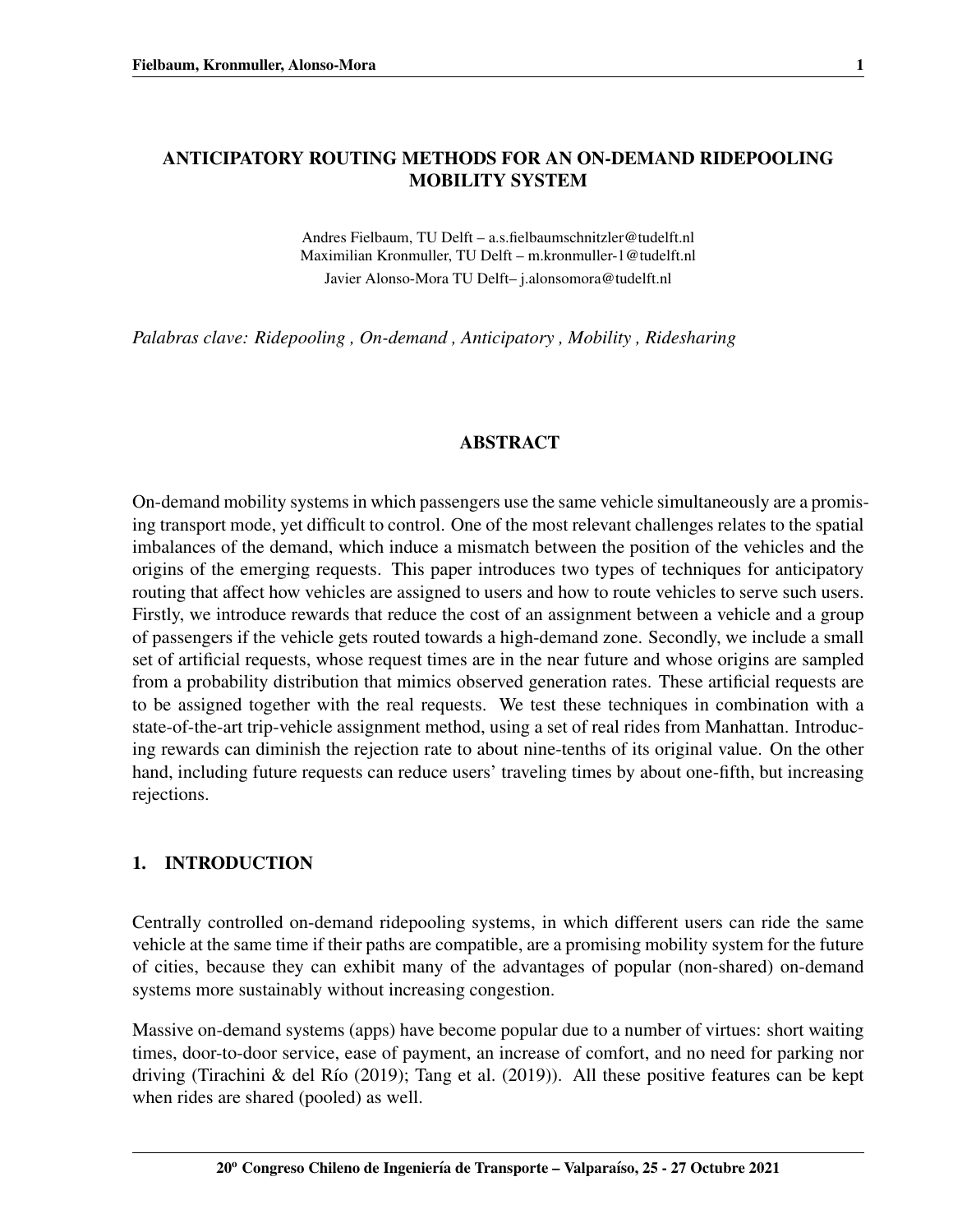Moreover, sharing can effectively fight congestion and emissions if an adequate fleet is selected [\(Tirachini et al.](#page-14-2) [\(2019\)](#page-14-2); [Li et al.](#page-14-3) [\(2021\)](#page-14-3)). Empirical studies have shown that carsharing systems in which rides are not shared have increased congestion, as they attract many users from public transport [\(Henao & Marshall](#page-14-4) [\(2019\)](#page-14-4); [Tirachini & Gomez-Lobo](#page-14-5) [\(2020\)](#page-14-5); [Diao et al.](#page-13-0) [\(2021\)](#page-13-0)). When rides are shared, vehicles make more efficient use of the scarce vial space.

One of the main difficulties of massive on-demand systems is related to their dynamics. The system needs to decide the assignments as the requests appear. Even if these assignments are decided optimally according to the current conditions, they might leave the system in a state that is inefficient to serve the demand that will emerge afterward. Let us consider an extreme and simplified example that helps to visualize the situation: a circular city, in which the users are located at the border and are all traveling to the center. Figure [1](#page-1-0) shows such a scenario, simulating an exaggerated version of a morning peak situation. This demand unbalanced demand pattern will make all the cars converge rapidly at the center; if there are bounds on the maximum waiting time (a usual assumption in these models) and the time required to go back to the border exceeds this bound, then vehicles will not be assigned to any new request, and the system would collapse.



<span id="page-1-0"></span>Figure 1: A ridepooling system in an extreme version of a morning peak situation. If the time required to drive  $R$  exceeds the maximum waiting time, all vehicles will get stuck in the center.

To prevent such situations, most of the algorithms include a *rebalancing* step, in which cars *that are not being used* are sent to some zone in which they are expected to be required. Note that underlying this idea, there has to be some way to determine which zones of a city will require vehicles in the future, i.e., there are some *anticipatory* decisions. However,rebalancing does not interact directly with assignments, and it only deals with idle vehicles. These aspects can have substantial drawbacks. A relevant limit to rebalancing strategies is given by the number of vehicles that can be controlled, which might be much lower than the total number of vehicles in the system when only idle vehicles are considered.

Furthermore, sometimes the assignment process may produce some inefficient matches, which cannot be corrected through rebalancing. In particular, some vehicles might be directed towards low-demand areas to give a better quality of service at a specific time, but being barely shared. Such situations worsen future service, as vehicles move to zones in which they are not likely to be required or used to their full potential (if the remain being low-demand).

These problems are inherent to the system's combination between sharing and having flexible routes. When cars are shared but rides are not (i.e., on-demand taxis), finding a single passen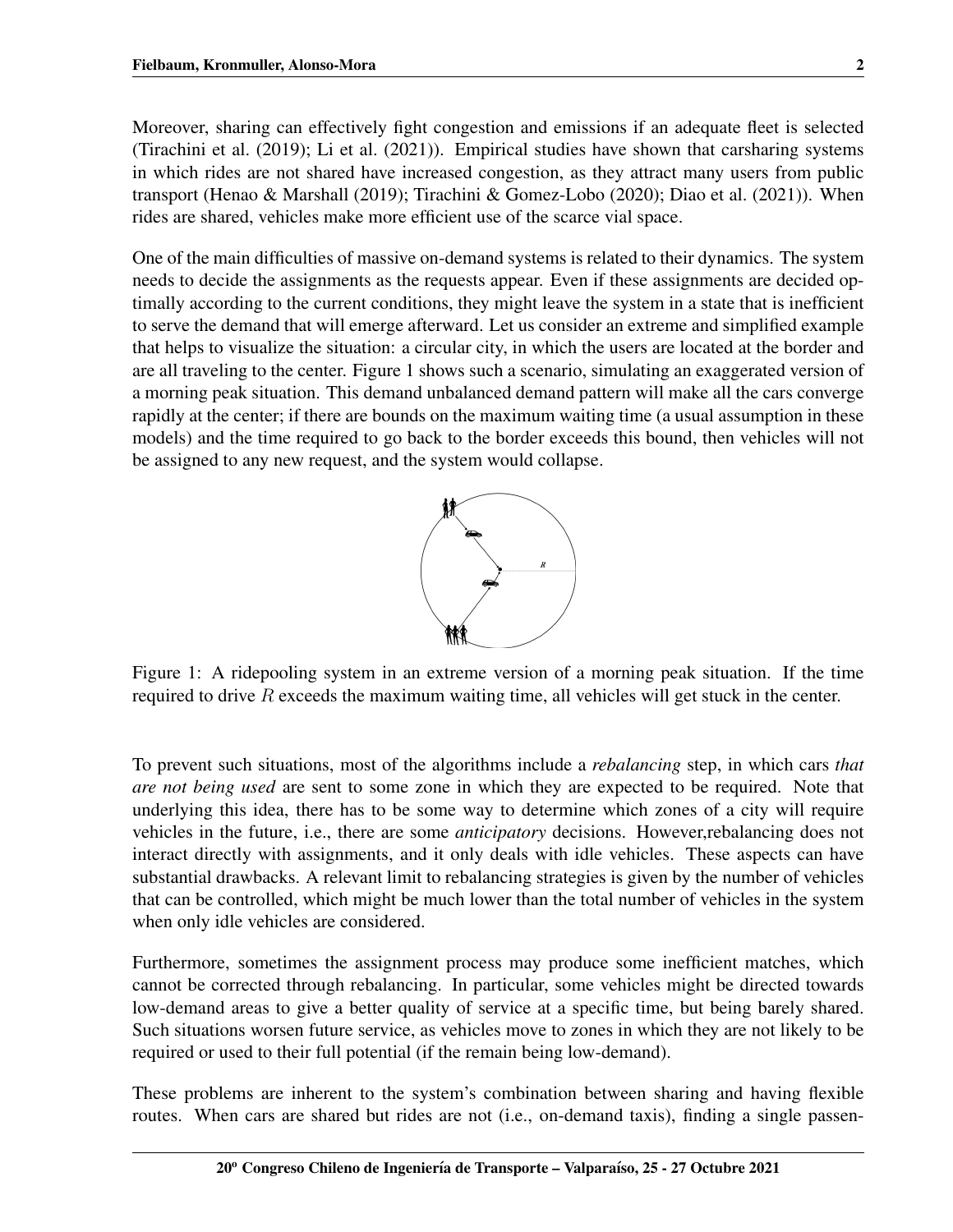ger is as good as possible, so there is no need to go to the most demanded zones if there is some demand in the rest of the network. In public transport, lines are designed a priori to serve better the most demanded zones through higher frequencies, shorter distances to bus stops, and more direct services [\(Fielbaum et al.](#page-13-1) [\(2020\)](#page-13-1)), i.e., the mismatch between supply and demand is prevented thanks to having fixed routes.

To prevent such situations, techniques that are beyond rebalancing are needed. In this paper, we study methods that introduce anticipatory decisions at an earlier stage, namely when deciding the assignments (i.e., which vehicle is carrying which passengers) and the routes (i.e., in which order are they served), in order to have the whole system better prepared for future service. The techniques we propose do not require any exogenous assumptions about future requests. They take as input only the endogenous information that is generated while operating the system, namely the origins of current and recent requests (we also study the use of historical data as a benchmark, and we show it performs worse).

We study two types of techniques: First, by modifying the cost of each possible assignment between vehicles and set of requests, favoring those assignments that conduct the vehicle towards the most demanded zones; second, we introduce artificial future requests to the pool of requests that have to be assigned at each time, with origins in those same high-demanded zones so some vehicles might be sent towards them. Several specific implementations for each technique are analyzed and compared.

# 2. RELATED WORKS

In the context of ridepooling, few papers deal with anticipatory routing or assignments, as we do here. In a simplified context, in which users travel between specific stations among the area covered by the system, [Barth et al.](#page-13-2) [\(2004\)](#page-13-2) propose a method that could be used in more general schemes: splitting groups of passengers into many vehicles if their destinations are located in a zone that is expected to require more vehicles in the near future. [van Engelen et al.](#page-14-6) [\(2018\)](#page-14-6) works with an event-based model, in which each time a new request emerges, it is assigned to a vehicle that is chosen using demand forecast; similar ideas are proposed by [Wang et al.](#page-14-7) [\(2020\)](#page-14-7), but assigning several requests at a time.

Two papers propose predictive routing and assignment ideas building upon the same model that we use for simulations [\(Alonso-Mora, Samaranayake, et al.](#page-13-3) [\(2017\)](#page-13-3)), and using related techniques: [Alonso-Mora, Wallar, & Rus](#page-13-4) [\(2017\)](#page-13-4)) estimates historical demand for each zone, and includes some artificial requests according to this estimated demand in order to push the whole system towards a better preparation for the future; [Huang & Peng](#page-14-8) [\(2018\)](#page-14-8) modifies the cost function with an additive term that depends on the spatial distribution of the vehicles and its distance to the optimal one. These papers have some drawbacks: the former requires historical data that is not always available, it increases the computational time heavily, and it does not have a meaningful impact on reducing the number of rejected requests of the system (it does reduce average waiting times and delay); while the latter requires a perfect knowledge of the demand distribution, and it does not affect the routes of the vehicles for a given set of pick-ups and drop-offs.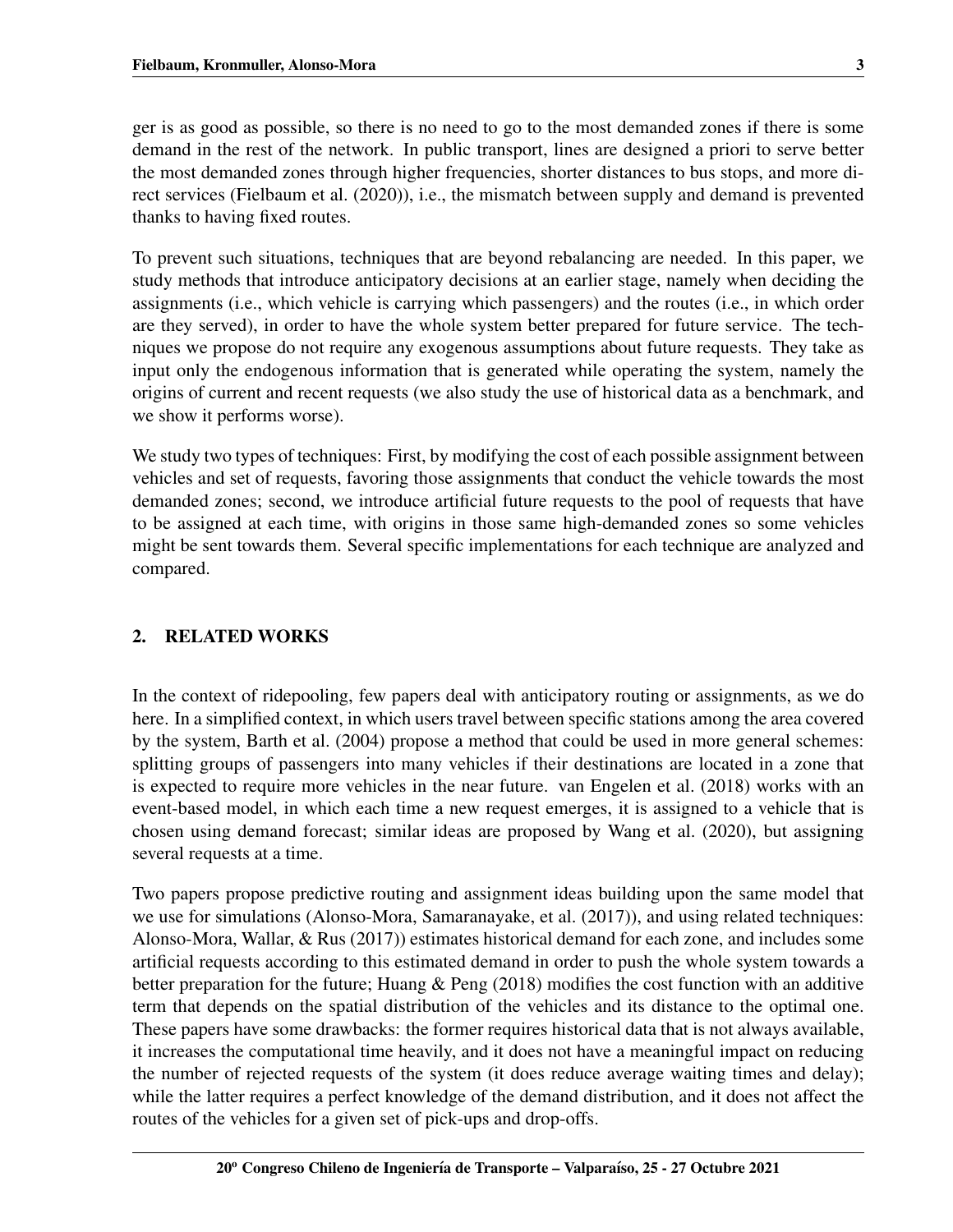# 3. TWO ANTICIPATORY METHODS

To explain our methods in detail, we first introduce some terminology and the formal statement of the assignment problem. We aim to match requests together and assign them to vehicles efficiently, during some predefined period of operation that lasts  $PO$ . However, the requests that are going to be served are not known beforehand but emerge throughout the operation.

Let us first introduce relevant terminology and notation:

- The problem takes place over a directed graph  $G = (V, E)$  representing the road network used by the vehicles.
- A *request* r is a single call from a user (or a number of them traveling together) that emerges at time  $tr_r$ , and needs to be transported from an origin  $o_r$  to a destination  $d_r$ , both located on the nodes of the graph.
- A *vehicle* v is characterized at each time t by its capacity  $\mu_v$ , its current position  $Pos_v(t)$ , a set of requests that it is currently serving  $Re q_v(t)$ , and its planned route  $\pi_v(t)$  (i.e., a path over the graph). The set of vehicles at time t is denoted  $V(t)$ .
- A *trip*  $T = (r_1, ..., r_k)$  is a set of requests. Such a trip is feasible to be transported by a vehicle v at time t, if there exists a route  $\pi$  that serves the requests in T and in  $Req_v(t)$ , fulfilling a set of constraints like vehicles' capacities or maximum waiting times.
- Consider a feasible matching between a vehicle  $v$  and a trip  $T$  at time  $t$ , that instructs  $v$ to follow a new route  $\pi$ . We define the cost  $c(v, T, \pi, t)$  induced to the system, that might include the costs for requests in T, extra costs for requests in  $Re q_v(t)$  (because the updated route might induce longer traveling times for such requests), and operator's costs  $c_O$ .

As this is a dynamic problem with partial information, the system needs to decide how to group the requests and how to assign them to vehicles several consecutive times during the whole period of operation. The methods we introduce now affect each of these consecutive assignments.

## 3.1. Assignment introducing rewards

The first assignment method we propose consists in modifying the cost functions of feasible assignments to favor those that move the vehicles towards high-demand zones. Without any anticipatory technique, the system does not account for where the vehicle will be situated when new requests emerge, so we aim to face this issue by affecting the optimization procedure by reducing the costs of those routes and assignments that instruct the vehicles to move toward more convenient locations for the future.

Recall that  $c(v, T, \pi)$  is the original cost (without anticipatory methods) of inserting trip T into vehicle v if the updated route including T is  $\pi$  (that is required to serve all requests in T and all the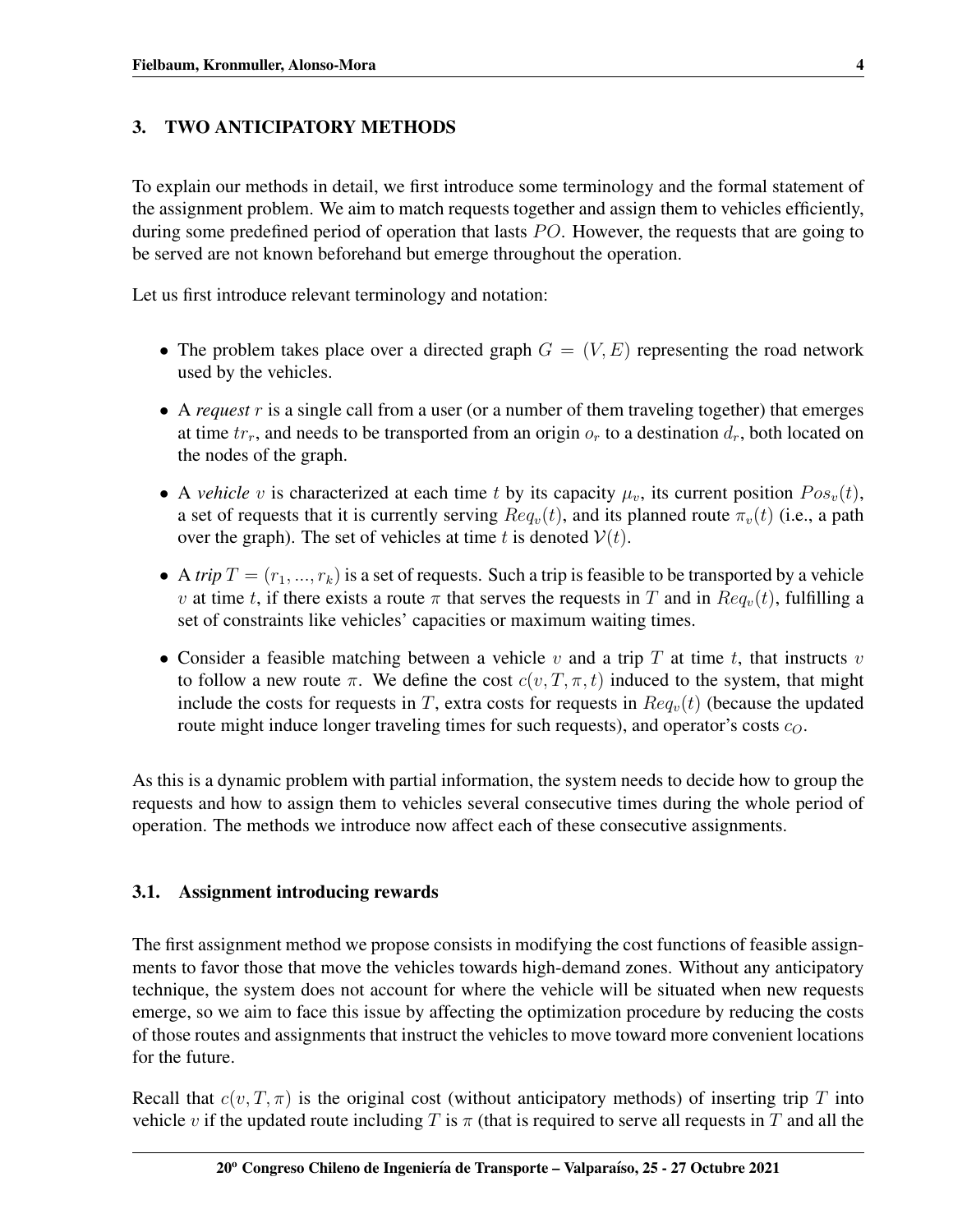previous requests being served by v). The route before inserting the new trip is  $\pi_v$ . The anticipatory routing and assignment are achieved by modifying this cost function, adding a *reward* R, which is a (negative) additive term:

<span id="page-4-0"></span>
$$
c_A(v, T, \pi) = c(v, T, \pi) - \Theta R(v, T, \pi)
$$
\n<sup>(1)</sup>

The impact of Eq.  $(1)$  on the system can be twofold: on the one hand, if v is assigned to serve T, there might be more than one feasible route that fulfills all the constraints  $\mathcal{C}$ , so usually (and we assume this is the case for the analyses that follow) the route is chosen minimizing the cost function; thus, different routes might be selected when using  $c_A$  instead of c. On the other hand, the decision of which vehicles assign to which trips is taken minimizing the sum of the costs of the selected assignments, a procedure that yields different results when  $c<sub>A</sub>$  is used instead of c.

The crucial question is how to define the reward  $R$ . We propose several specifications (explained in detail in section [4\)](#page-5-0); for the sake of simplicity, all of them depend on some characteristics of a particular node of the induced route  $\pi$ . Two questions naturally arise: which node to look at, and what to observe from that node? First, the rewards will be a function of the last node of  $\pi$ . Second, we will consider either the number of requests that departs there  $Gen(u, t)$  (a *generation rate*, as in [Vosooghi et al.](#page-14-9) [\(2019\)](#page-14-9); [Lioris et al.](#page-14-10) [\(2016\)](#page-14-10)), or the number of requests that are rejected there  $Rej(u, t)$  (a *rejection rate*, as in [Alonso-Mora, Samaranayake, et al.](#page-13-3) [\(2017\)](#page-13-3)).

There might be several ways to define the generation and rejection rate of a particular node. We propose three methods, explained in section [4.](#page-5-0) None of these definitions shall require any knowledge about the future. We do consider a fourth method as a benchmark that is based on historical requests, which does not imply assumptions regarding the future but require exogenous data.

#### 3.2. Assignment inserting future artificial requests

The method explained above has the virtue of affecting the system's decisions at every level (routing and assignments). However, it lacks a global insight into the system's performance: all the rewards are evaluated equally if evaluated in the same nodes, so all the vehicles are pointed towards the same zones. There is no mechanism to achieve a balance at a whole-network level. With this in mind, we implement a method based on [Alonso-Mora, Wallar, & Rus](#page-13-4) [\(2017\)](#page-13-4) but able to work with different generation rates (other than requiring historical data) and assignment procedures (other than the one from [Alonso-Mora, Samaranayake, et al.](#page-13-3) [\(2017\)](#page-13-3)).

As the introducing rewards method, this method can also be used with different assignment procedures, as long as they can handle requests with future request times, and that there is a fixed penalty per rejected request  $p_{KO}$ .

Recall that we are deciding how to assign the vehicles to a set of requests during a single stage of the whole operation. At a high-level description, this anticipatory method consists in adding to that set of requests some future artificial ones, whose origins are located in high-demand zones, so that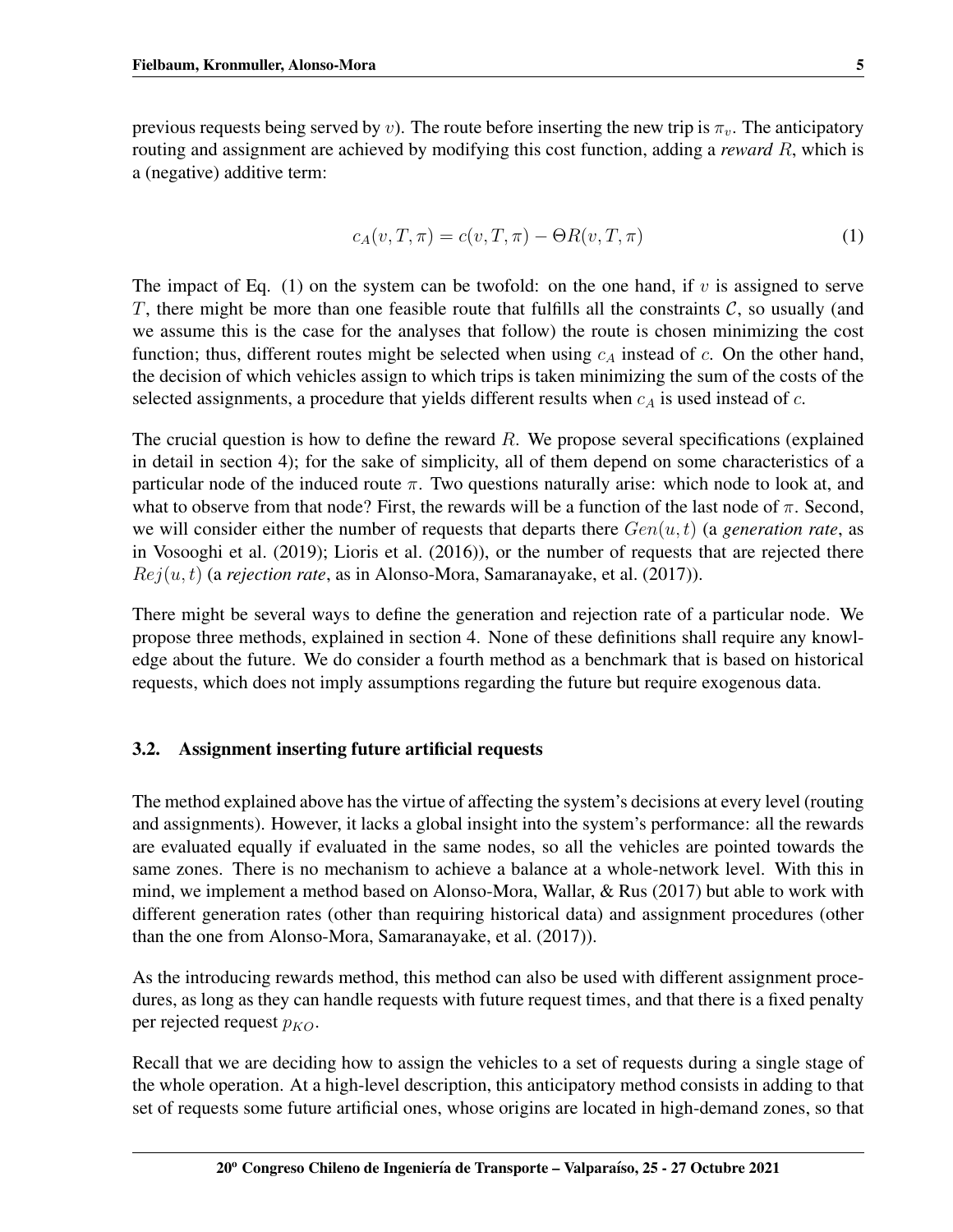some vehicles might get assigned to them and move towards their origins:

- First, define a generation rate per node. The same generation rates used to define the rewards will be considered, which are explained in section [4.](#page-5-0)
- Second, generate  $m$  artificial random requests whose:
	- Origins are selected randomly, following a distribution given by the generation rates.
	- Destinations are selected such that the length of the artificial requests is similar to the average length of the real ones. This is done to yield operator's costs that are close to the ones of the real requests. By this means, the operator's costs do not play a too determinant role when deciding whether to serve the artificial requests.
	- Times at which they emerge are  $\tau_i + k \cdot \phi$  with  $k = 1, ..., m$ , where  $\tau_i$  is the current time and  $\phi$  is some parameter (that has time units). Artificial requests are equidistant in time to prevent them from being too close, which could make them either impossible to group (if they are close in space), or feasibly to be matched with any vehicle (in the opposite case). Therefore,  $\phi$  should be large enough so that the artificial requests are not too close to each other, but not too large so that some future requests could be matched with the current ones.
- The assignments are decided following the same original assignment procedure, considering both the real and the artificial requests. Artificial requests, however, present a lower rejection penalty  $p'_{KO} = \Gamma \cdot p_{KO}$ , where  $p_{KO}$  is the rejection penalty for a real request and  $\Gamma \in (0, 1)$ .
- The artificial requests are erased after deciding the assignment and updating vehicles positions. That is, they are not kept in vehicles' lists. Therefore, they are never served, and they do not affect subsequent assignments. They only impact the immediate routes followed by the vehicles.

## <span id="page-5-0"></span>4. DIFFERENT DEFINITIONS FOR GENERATION AND REJECTION RATES

#### 4.1. Basic rates

The simplest way to define the generation (rejection) rate of a node  $u$  is to look at the number of requests that have just been generated (rejected) at  $u$ . Note that the generation rate depends only on the set of requests, and the rejection rate also depends on how they are assigned. Denoting  $Rej(\tau_i, u)$  as the number of requests emerging from u that were rejected by the system at the corresponding assignment, the basic rates are defined by:

$$
Gen_B(u, \tau_i) = |\{r \in \mathcal{R}_{e, \tau_i} : o_r = u\}|, Rej_B(u, \tau_i) = Rej(\tau_{i-1}, u)
$$
\n(2)

For  $i = 1$ , the rejection rates are defined as zero everywhere.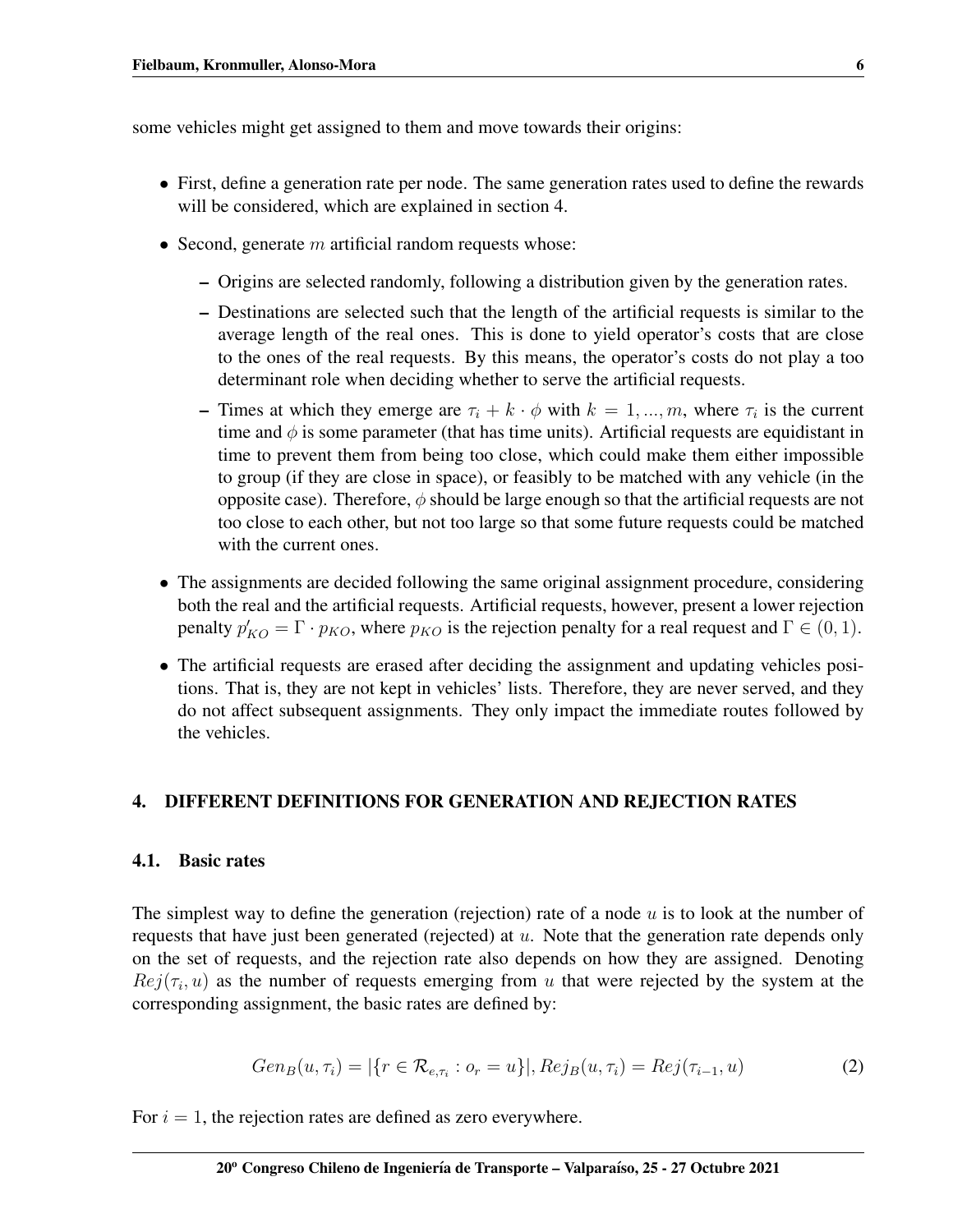## 4.2. Smooth rates

The aim of anticipatory routing is that vehicles remain closer to where demand is expected. From that point of view, the rates of a node could also consider the information of its neighboring nodes: for instance, it might be better for a vehicle to be in a node that does not generate requests if all its neighbors do. With this in mind, the  $Gen_S$  and  $Rej_S$  rates are defined considering also the requests that depart from close nodes:

<span id="page-6-0"></span>
$$
Gen_S(u, \tau_i) = \sum_{w \in V} \frac{Gen_B(w, \tau_i)}{\psi + t_V(u, w)}, Rej_S(u, \tau_i) = \sum_{w \in V} \frac{Rej_B(w, \tau_i)}{\psi + t_V(u, w)}.
$$
(3)

Where  $t_V(x, y)$  is the time-length of the fastest path between x and y, and  $\psi$  is a tuning parameter (the higher this parameter, the more uniform the resulting rates). This method is called "smooth rates" because rates become more stable in space. Note that all nodes are included in Eq. [\(3\)](#page-6-0), but distant nodes do not affect much.

## 4.3. Particle filters

This method applies the ideas from [Wallar et al.](#page-14-11) [\(2018\)](#page-14-11) (based on the particle filter methods proposed by [Arulampalam et al.](#page-13-5) [\(2002\)](#page-13-5)) to calculate the generation/rejection rates of a zone, although [Wallar et al.](#page-14-11) [\(2018\)](#page-14-11) used it for rebalancing purpose. It requires first dividing the nodes into clusters  $C_1, ..., C_M$ , which are obtained by minimizing the number of required "centers", such that each node in the network can be reached from at least one center in a time lower than a parameter  $t_M$ . This problem is solved through an ILP that is fully described in [Wallar et al.](#page-14-11) [\(2018\)](#page-14-11), and each node is then assigned to its closest center. All the nodes assign to the same center comprise a zone. Note that by this method all the zones have a similar area. This is crucial to have rates that are comparable (otherwise, larger zones could present higher absolute rates but having a lower density of requests, so that it would be unclear whether to prioritize them). The particle filter method updates the rates of each zone by randomly perturbing previous rates, according to the recent basic rates. For details, the reader is referred to [Wallar et al.](#page-14-11) [\(2018\)](#page-14-11).

#### 4.4. An additional definition

As explained above, we only use information that is endogenously generated by the system when assigning. The only exception is the rates we explain now, which are based on exogenous historical data so that they might be used as a benchmark to analyze how useful current requests are to approximate what will happen in the near future.

This method adapts the ideas from [Alonso-Mora, Wallar, & Rus](#page-13-4) [\(2017\)](#page-13-4). They also divide the nodes into clusters, so we keep here the technique used for the particle filter method (previous subsection). Then, they estimate the number of requests emerging from a zone using a historical dataset. Which dataset to use is not a trivial issue, as transport demand can be heavily affected by weather, traffic events, among others (Böcker et al.  $(2013)$ ; [Liu et al.](#page-14-12)  $(2021)$ ), which makes data-based demand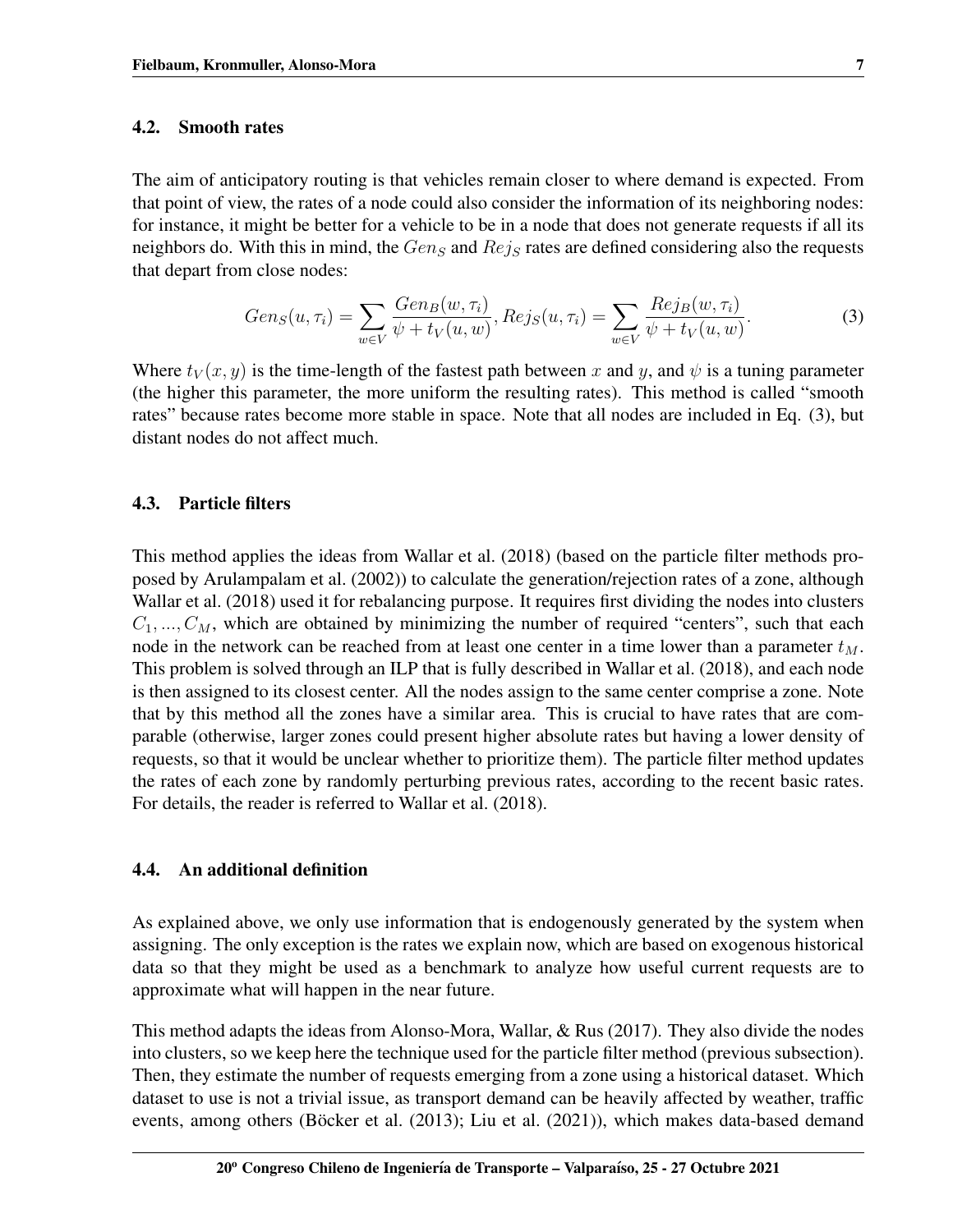prediction a quite complex challenge, beyond the scope of this paper. Nevertheless, we do take this discussion into account: instead of considering a whole year of data (as [Alonso-Mora, Wallar,](#page-13-4) [& Rus](#page-13-4)  $(2017)$ , we use only some weekdays in the past, which are expected to have more similar weather (same season) and fewer differences in the private and public transport networks. Denoting D the set of days in the dataset, and  $G(u, d, t_1, t_2)$  the number of requests emerging from node u during  $(t_1, t_2)$  on day d:

$$
Gen_H(z, \tau_i) = \sum_{u \in z} \sum_{d \in \mathcal{D}} \frac{G(u, d, \tau_{i-1}, \tau_i)}{|\mathcal{D}|} \tag{4}
$$

With all the zones beginning with a nil generation rate. And

$$
Gen_H(u, \tau_i) = Gen_H(z, \tau_i) \forall u \in z \tag{5}
$$

We only use this method for generation rates, as there is no such thing as "historical rejection rates".

#### 5. NUMERICAL SIMULATIONS

#### 5.1. The real-life study case

The proposed methods are tested over a publicly available dataset of real trips performed by taxis in Manhattan, New York, that started between 1-2 p.m. on January 15th, 2013. The total number of requests is 7,748, while 4,091 nodes and 9,452 edges form the city network. We take as a base the assignment procedure by [Alonso-Mora, Samaranayake, et al.](#page-13-3) [\(2017\)](#page-13-3).

A fleet of 1,000 vehicles of capacity 3 was considered. This is a small fleet, unable to serve all the demand. Having a significant rejection rate enables us to analyze the impact of the methods over rejections in a crisp way, as well as how anticipatory techniques affect the trade-off between the number of served requests and the quality of service for those who are served.

## 5.2. Global performance of the anticipatory methods

#### 5.2.1 Assignment introducing rewards: Comparison of the different rates

In section [4,](#page-5-0) four definitions for the rates were provided: basic  $(B)$ , smooth  $(S)$ , calculated through particle filters ( $PF$ ), and through historical data (H). The first three ones can be applied to generation or rejection rates of each node (that, as just explained, is the final node of the route), whereas historical data only gives generation rates. All this together makes seven methods to define the different rates.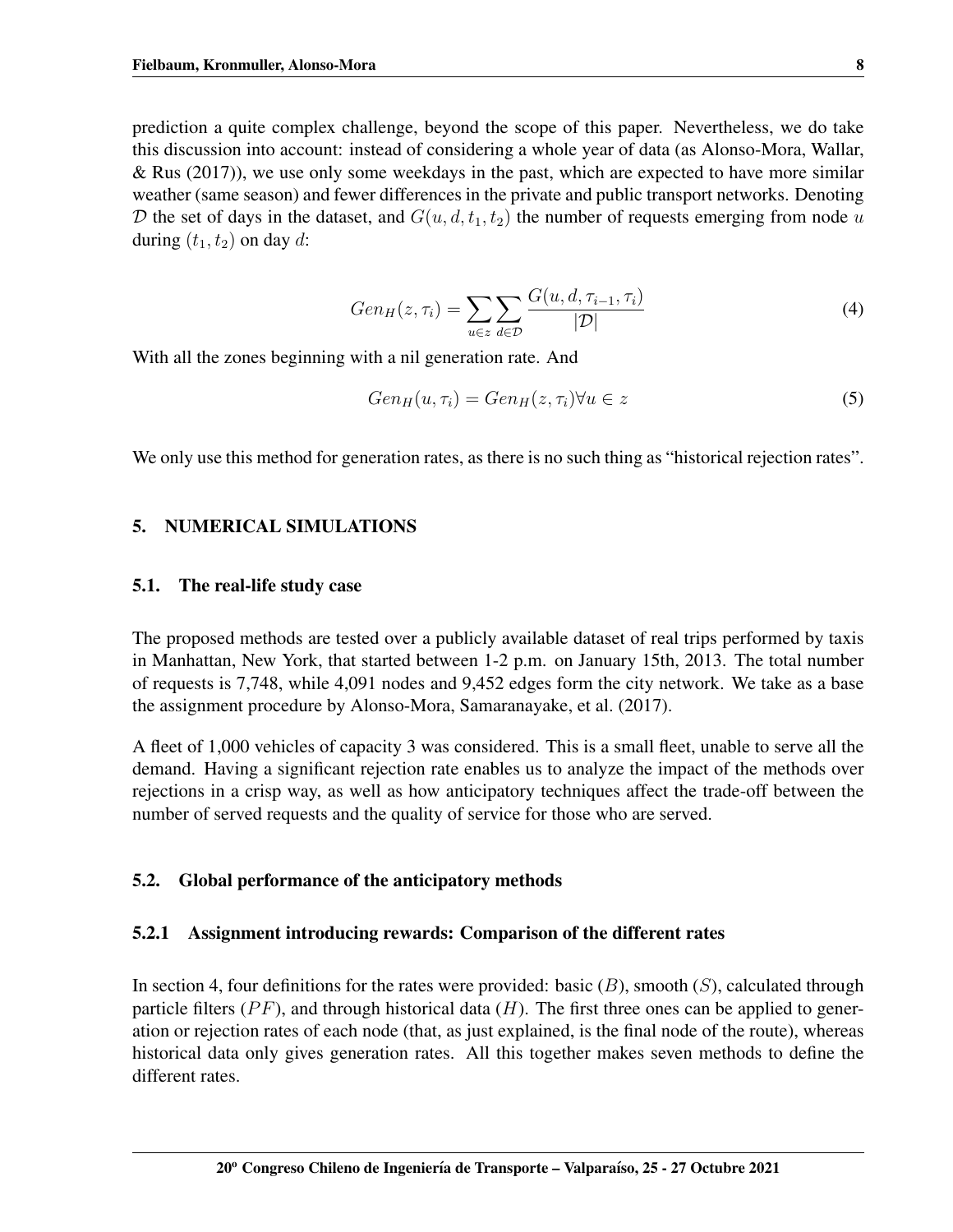<span id="page-8-0"></span>

Figure 2: Average users' costs (left), percentage of rejected requests (center), and vehicle-hourstraveled (right), as a function of the parameter Θ, for each of the generation and rejection rates when introducing rewards. Solid lines represent results based generation rates, whereas dotted lines represent results based on rejection rates.  $\Theta = 0$  represents no anticipatory methods.

The results obtained with each of these seven rates are shown in Figure [2.](#page-8-0) Some of the rates are much more effective in reducing the number of rejections and users' costs than others. Two rates highlight as the best ones:  $Rej_{PF}$  and  $Gen_B$ . While the former achieves the minimum values for the rejection rates and the users' costs, the latter achieves slightly worse results in those measures, requiring a lower increase in VHT. It is worth saying that if  $\Theta$  is further increased,  $Gen_B$  does not longer improve its results. Moreover, the results of the best methods show that these rewards can be very fruitful. For instance, the number of rejected requests with  $Rej_{PF}$  drops from 3,025 to 2,631. Of course, whether this is good news depends on how opposing objectives are evaluated, as increasing VHT is unavoidable.

The tuning parameter  $\Theta$  emerges as a crucial issue for these models. Which is the best  $\Theta$  depends on what rate is being used. The good news is that for all of them, the range of values of  $\Theta$  that yields good results is wide, meaning that these methods are robust even if the optimal  $\Theta$  is not known. Rates that are based on rejections have, in general, better results concerning both lower users' costs and VHT. The only exception is  $Gen_B$ , which increases VHT much less than  $Rej_B$ , with similar (although worse) results regarding users' costs. Regarding smoothing rates, they can improve the system if based on rejections. The rates based on historical data perform worse than the ones based on recent information. That is to say, our results highlight the potential of utilizing the information that is directly generated by the system.

As a synthesis, the introduction of rewards reduces the percentage of rejections of the system if the right generation or rejection rates are selected, at the cost of providing worse service for the users that are transported.

## 5.2.2 Assignment inserting future artificial requests: Comparison of the different rates

The same four generation rates  $Gen_B, Gen_B, Gen_{PF}$  and  $Gen_H$  were used to determine the origin of m artificial requests. We take  $\phi = \delta$  (1 minute). Inserting future requests makes the algorithm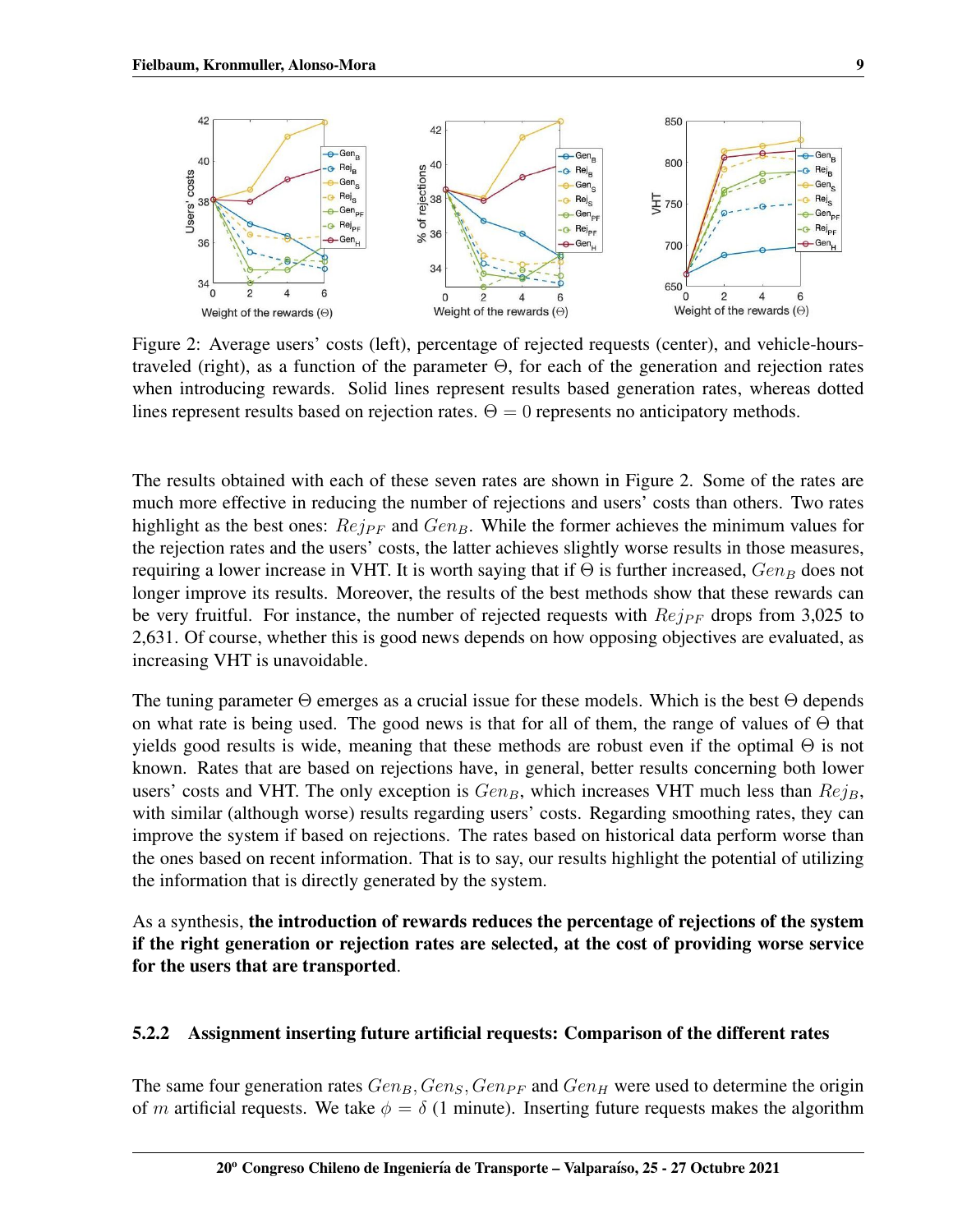much slower, as they can be combined with most of the current requests without violating the constraints regarding maximum waiting times and delay, which increases the number of feasible groups. To overcome this issue, we use a heuristic that consists of discarding a larger amount of feasible-but-costly vehicles when analyzing trips of size one.

Figures [3](#page-10-0) and [4](#page-10-1) show the results when inserting the artificial trips with each of the generation rates. The baseline (in black) corresponds to the results shown in the previous subsection for  $\Theta = 0$  (i.e., without tightening the heuristic that discards vehicles), whereas the results for  $\Gamma = 0$  include the change on the heuristic and are equivalent to having no artificial requests. The comparison of the results against  $\Gamma = 0$  shows the direct effect of introducing these artificial requests. However, the most relevant comparison is against the baseline because it is achieved if no artificial requests are added. Note that  $\Gamma = 0$  (i.e., when the heuristic is tightened) includes more rejections than the baseline, but better results in the other indices (much lower waiting times and detours just a bit larger), which is a natural consequence of removing the most costly vehicles for each request: each request has fewer options to be served, but the options that remain are less costly, i.e., provide a better quality of service (recall that the cost is defined as the sum of users' costs and operator's costs).

In general, all the rates are able to reduce waiting times and detours significantly. The percentage of rejections, on the other hand, is always higher than in the baseline: when compared with  $\Gamma = 0$ , rejections are sometimes larger and sometimes fewer, but changes are always minor (these results are similar to the ones obtained by [Alonso-Mora, Wallar, & Rus](#page-13-4) [\(2017\)](#page-13-4)).

These results can be synthesized by stating that inserting artificial requests by itself improves the quality of service for those users that are transported, but the induced increase to the computational time requires using heuristics that might increase the number of rejections. The interpretation is as follows: Artificial requests effectively push the vehicles towards the origins of future requests. However, when they are inserted, they compete with current requests for the same vehicles so that sometimes the system will prioritize serving the artificial ones despite their lower rejection penalty. VHT always increases.

The method that achieves the best results is  $Gen_B$ : it presents the largest reduction in the rejection rate with  $\Gamma = \frac{1}{80}$ , and in detours for  $\Gamma = \frac{1}{60}$ . Reductions in waiting times are similar for all the generation rates, except for  $Gen_H$  when  $\Gamma = \frac{1}{40}$ . Results obtained by  $Gen_S$  and  $Gen_{PF}$  are almost identical. The fact that  $Gen_H$  might yield the worst results if  $\Gamma$  is not properly selected (i.e., it is a less robust method) reinforces the conclusion that the direct use of past information can be an unfruitful idea for these transport systems.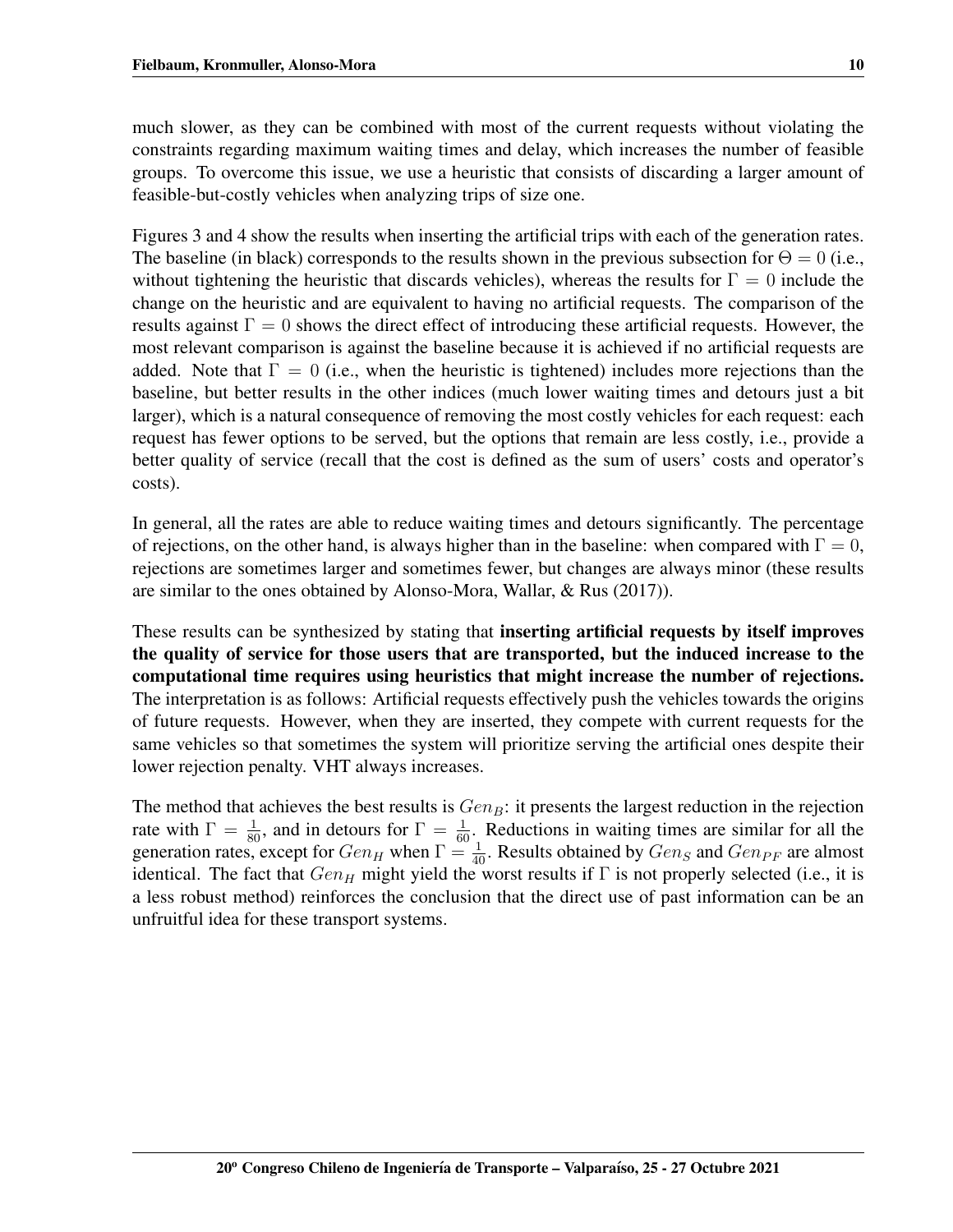<span id="page-10-0"></span>

<span id="page-10-1"></span>Figure 3: Rejection rates (left), and vehicle-hours-traveled (right), when inserting artificial requests as a function of the parameter  $\Gamma$ , for each of the four generation rates. The baseline results, i.e. with no anticipatory methods and without modifying the heuristics of the assignment algorithm, are shown in black.



Figure 4: Average users' waiting time (left), and detour (right) when inserting artificial requests, as a function of the parameter Γ, for each of the four generation rates. The baseline results, i.e. with no anticipatory methods and without modifying the heuristics of the assignment algorithm, are shown in black.

In all, the insertion of future requests achieves reductions precisely where rewards fail: waiting times and detours. This happens because both methods move the vehicles towards high-demand zones, but inserting future requests might yield to rejecting some real current ones, so that the gains in efficiency translate into waiting and delay for the requests that will emerge afterward.

## 5.3. Detailed analysis of the impact over the system

So far, we have analyzed the methods in terms of the most relevant indices of the system. However, when we introduced the need for this type of method, we justified it by analyzing the spatial heterogeneity of the results, and the influence of deciding with partial current information. Therefore,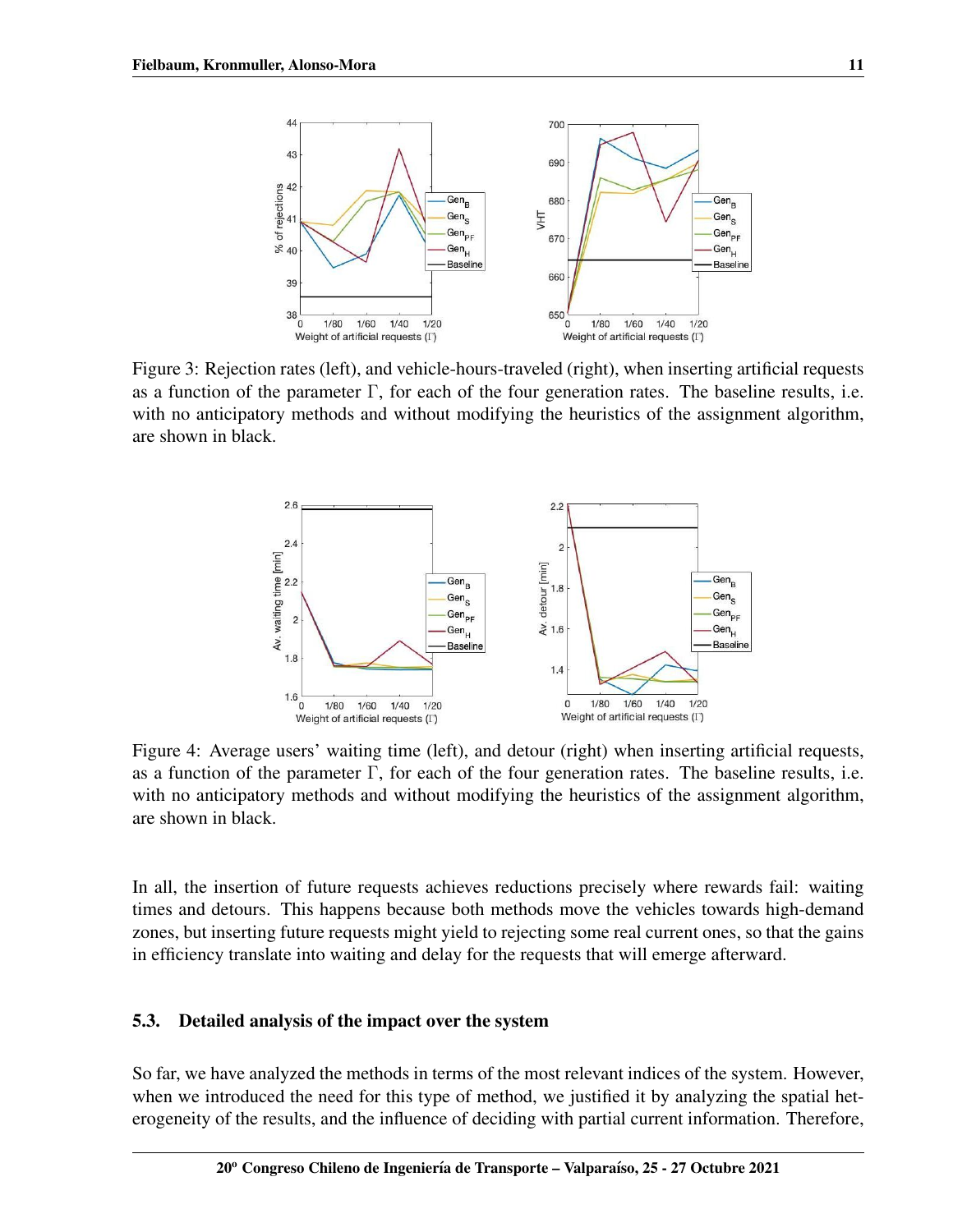we now turn to analyze how the operation of the system is being modified. We focus on the method that introduces rewards, as it yields the best results, considering the rates  $Gen_B$  and  $Ref_{PF}$  that proved stronger.

## <span id="page-11-0"></span>5.3.1 Impact over the temporal evolution of the system



Figure 5: Difference in the accumulated rejections with or without anticipatory methods. The yaxis shows the difference between the number of accumulated rejections if using no anticipatory methods at all, or introducing rewards and using  $Gen_B$  (solid blue curve) or  $Reip_F$  (dotted green curve); the x-axis represents the number of iterations (evolution in time), where we run one iteration per minute.

We first study how the number of rejections evolves in time, compared to the case with no anticipatory methods ( $\Theta = 0$ ). We know that  $Gen_B$  and  $Rej_{PF}$  have less rejection in total, but when does this happen? Figure [5](#page-11-0) shows the difference between the accumulated rejections with no rewards, and the accumulated rejections with rewards for both rates: as before, the solid blue curve represents  $Gen_B$ , and the dotted green curve represents  $Rej_{PF}$ .

Both curves begin quite flat and even take negative values, meaning that in the first iterations, rewards worsen the system's quality. The  $Rej_{PF}$ 's curve rapidly starts to increase (i.e., to have fewer rejections than the method with no anticipation), whereas  $Gen_B$  requires almost half an hour to do so, which verifies that the central motivation of these methods is achieved: modifying its current decisions to be better prepared for future requests. Note that, eventually, both methods reach an almost-linear increase, i.e., they keep saving rejections at a rate that keeps somewhat constant.

## 5.3.2 Impact over the spatial mismatch between vehicles and requests

We now analyze how the operation changes in space. We have noticed before that the most demanded zones were receiving a worse quality of service, so that more vehicles seemed to be required there. To analyze the changes, Figure [6](#page-12-0) shows, at the end of the hour that was modeled, the differences in the vehicles' positions between having no anticipatory methods and  $Gen_B$  (left) or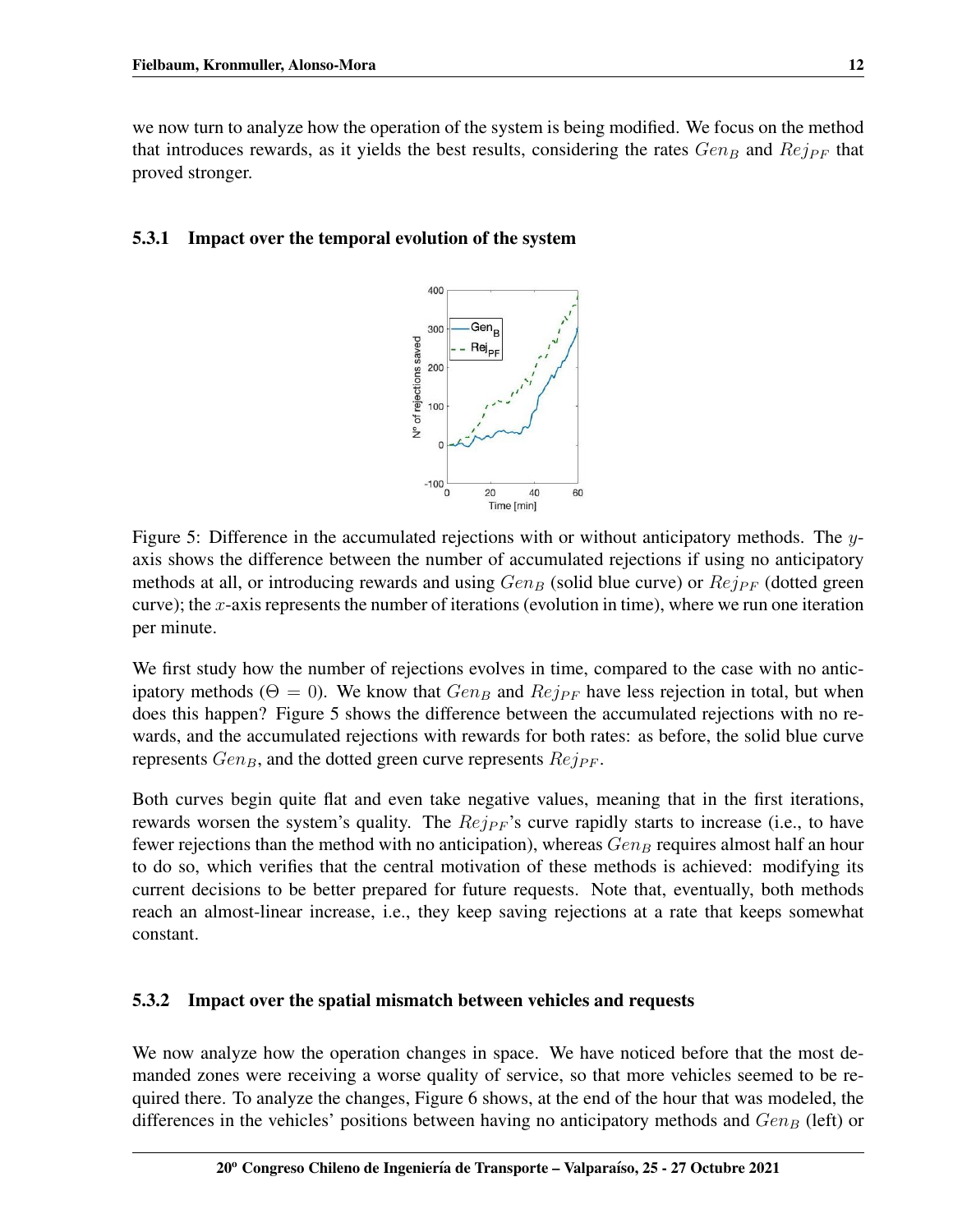$Rej_{PF}$  (right). We partition the whole map into the same zones used for the methods with particle filters and historical data, and each vehicle is assigned to the zone corresponding to its closest node. A red sector means that there were more vehicles assigned with rewards, whereas blue means the opposite: the more intense the color, the higher the difference.

<span id="page-12-0"></span>Both Figures have almost only blue zones at the north of the network. In the center, intense red zones clearly dominate for  $Rej_{PF}$ , and not so clearly for  $Gen_B$ . That is to say, rewards are indeed moving some vehicles from the north of the network (a low demand area) to the center. It is worth saying that  $Gen_B$  makes no noticeable difference in the south, while  $Ref_{PF}$  increases the number of vehicles there.



Figure 6: Differences in the location of the vehicles when using no anticipatory methods at all, or introducing rewards and using  $Gen_B$  (left) or  $Rej_{PF}$  (center). Each vehicle is assigned to the zone corresponding to its closest node after sixty minutes of operation of the system. A red zone means that more vehicles are assigned there in the anticipatory scheme, whereas a blue zone means the opposite; the more intense the color, the higher the difference, as shown in the colormap (right). Figures are normalized with respect to the maximum values.

# 6. CONCLUSIONS AND FUTURE RESEARCH

In this paper, we propose techniques to reduce the mismatch between vehicles' positions and users' origins that occur in an on-demand ridepooling system, when the process that optimizes the assignments between vehicles and users does not take future requests into account. Such techniques only require the information that is generated when operating the system, by looking at the zones where most requests are emerging and being rejected.

We propose two anticipatory techniques: in the first one, we modify the objective cost function by introducing a reward (a negative additive term) to each feasible matching between a vehicle and a group of requests, such that the reward is greater when the vehicle's route finishes in a high-demand area; the second method includes artificial future requests emerging from the high-demand zones, to be assigned together with the real current ones, so that if a vehicle is assigned to a future request,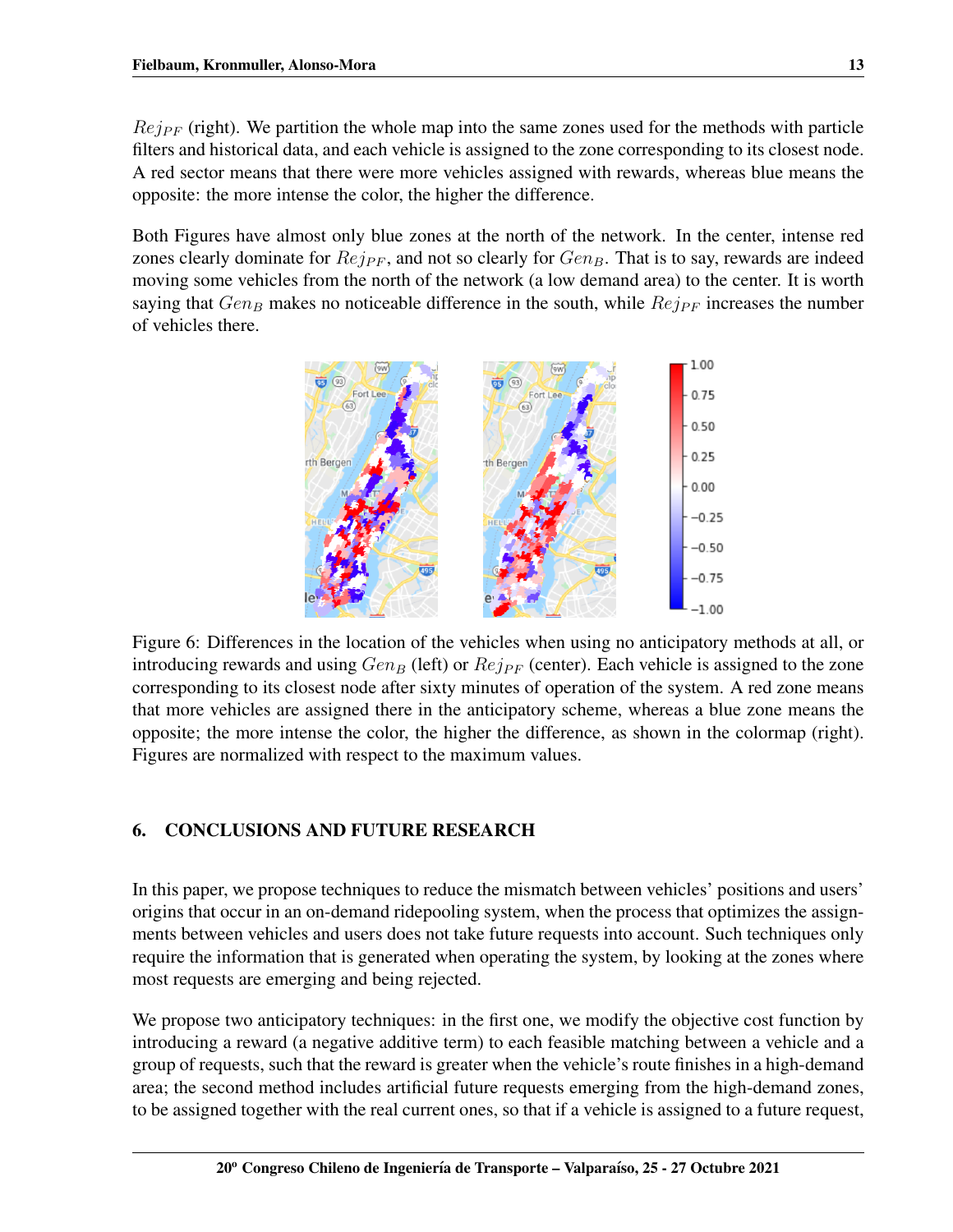it will be moved towards its origin.

Numerical simulations reveal that introducing rewards effectively reduces the number of rejections, at the cost of increasing total delay for the served users. In contrast, the inclusion of artificial future requests reduces total delay but increasing the number of rejections unless the number of requests is small enough to have zero real requests during some minutes. Both methods require vehicles to move more. Results depend on the rates being used, and applying both methods together does not yield good results.

As on-demand ridepooling is an emerging mobility system, there is plenty of room for future research. A relevant direction identified through the paper is the optimal selection of the parameters Θ and Γ, i.e., the relative weight of the anticipatory components. Different methods and scenarios require adapting  $Θ$  and Γ, so using a non-constant value would be ideal. How to tune this value according to the external and internal conditions is a challenging and relevant question that could be addressed using learning procedures. Additionally, converting the rewards into monetary incentives, as well as comparing the methods we propose with others that use reinforcement learning, are other relevant topics for future research.

## **REFERENCES**

- <span id="page-13-3"></span>Alonso-Mora, J., Samaranayake, S., Wallar, A., Frazzoli, E., & Rus, D. (2017, January). Ondemand high-capacity ride-sharing via dynamic trip-vehicle assignment. Proceedings of the National Academy of Sciences, 114 (3), 462-467. doi: 10.1073/pnas.1611675114
- <span id="page-13-4"></span>Alonso-Mora, J., Wallar, A., & Rus, D. (2017, September). Predictive routing for autonomous mobility-on-demand systems with ride-sharing. In 2017 IEEE/RSJ International Conference on Intelligent Robots and Systems (IROS) (p. 3583-3590). doi: 10.1109/IROS.2017.8206203
- <span id="page-13-5"></span>Arulampalam, M. S., Maskell, S., Gordon, N., & Clapp, T. (2002). A tutorial on particle filters for online nonlinear/non-gaussian bayesian tracking. IEEE Transactions on signal processing, 50 (2), 174–188.
- <span id="page-13-2"></span>Barth, M., Todd, M., & Xue, L. (2004). User-based vehicle relocation techniques for multiplestation shared-use vehicle systems. Transportation Research Record, 1887, 137-144.
- <span id="page-13-6"></span>Böcker, L., Dijst, M., & Prillwitz, J. (2013). Impact of everyday weather on individual daily travel behaviours in perspective: a literature review. Transport reviews, 33 (1), 71–91.
- <span id="page-13-0"></span>Diao, M., Kong, H., & Zhao, J. (2021). Impacts of transportation network companies on urban mobility. Nature Sustainability, 1–7.
- <span id="page-13-1"></span>Fielbaum, A., Jara-Diaz, S., & Gschwender, A. (2020). Beyond the Mohring effect: Scale economies induced by transit lines structures design. Economics of Transportation, 22, 100163.